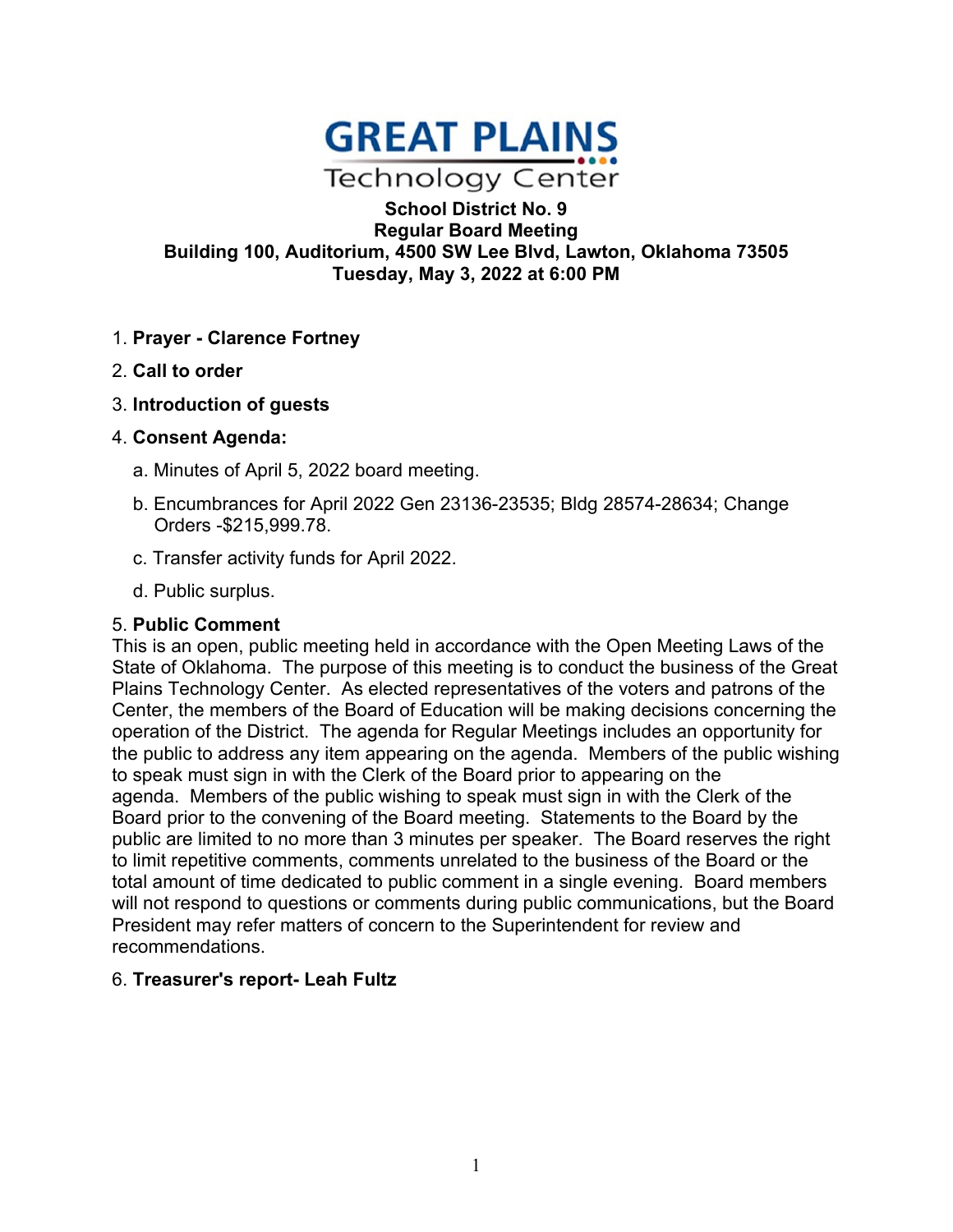## 7. **Director of Marketing and Communications Report - Teresa Abram**

- a. Discussion and possible board action on Technology Centers' Cooperative Agreement-Statewide marketing campaign for FY23.
- b. Discussion and possible board action on the Gooden Group Cooperative Agreement.
- c. Discussion and possible board action on the Marketing and Communication Plan.

## 8. **Tillman/Kiowa County Campus Director's Report - Ken McKee**

### 9. **Director of Finance report - Lindsey Billen**

- a. Discussion and possible board action to pay a one-time year-end stipend to Great Plains' full-time employees in May 2022, based on exceptional services provided under indescribable circumstances related to the world-wide COVID-19 pandemic.
- b. Discussion and possible action to change the name of activity fund account 128 from "Frederick Agriculture & Machinery" to "Frederick Welding."
- c. Discussion and possible board action on application for temporary appropriations for FY23.
- d. Discussion and possible action on audit contract for FY22 and Estimate of Needs for FY23.
- e. Discussion and possible board action on OSSBA Employment Services Agreement for FY23.
- f. Discussion and possible board action on payment of additional premium for workers compensation.

# 10. **Campus Director - Justin McNeil**

a. Discussion and possible board action to purchase a Hydraulic Press Brake for the welding program.

# 11. **Director of Instructional Services report - Bill Matthey**

a. Discussion and possible board action to approve program tuition schedule and cost sheets for adult continued development and full-time programs.

# 12. **Director of Instruction report - James Bishop**

- a. Discussion and possible board action to purchase classroom chairs for Building 800.
- b. Discussion and possible board action to purchase tables for Building 800 classrooms.

# 13. **Director of Business and Industry Services report - Morgan Gould**

- a. Discussion and possible board action on ACD Adjunct Pay Scale.
- b. Discussion and possible board action on CompTia Training Vendor.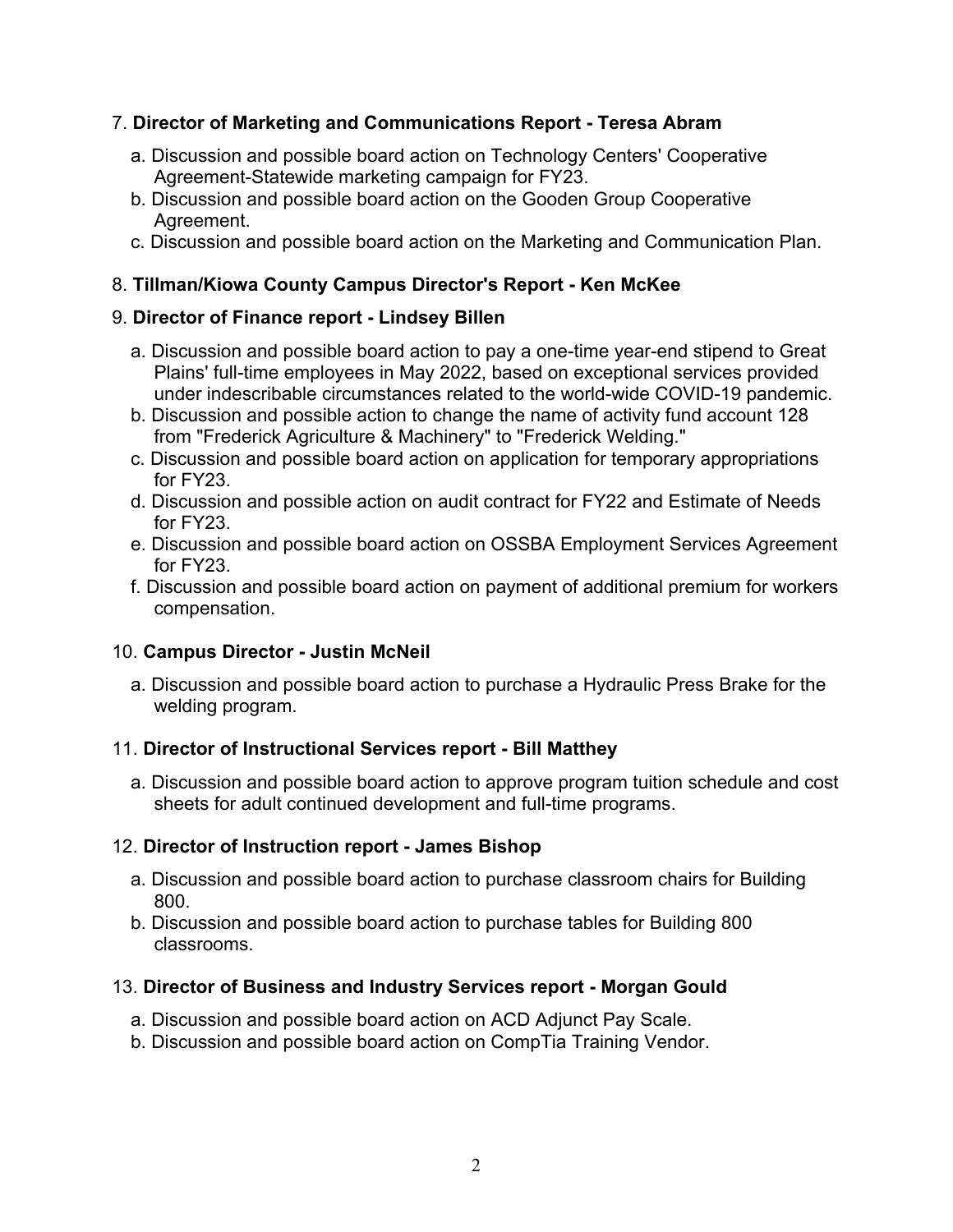# 14. **Director of Health Science Services & STEM Education report - Joelle Jolly**

- a. Discussion and possible board action on Funding agreement/payment with Cameron University for Respiratory Care.
- b. Discussion and possible board action on Funding agreement/payment with Cameron University for Radiologic Technology.
- c. Discussion and possible board action on Clinical Agreement with Cedar Crest Manor.

## 15. **Director of Information and Technology report - Lance Alston**

- a. Discussion and possible board action to approve Resolution for Schools and Libraries Universal Services (E-Rate) for 2022-23.
- b. Discussion and possible board action to purchase network cabling and labor from Perkins Communication.
- c. Discussion and possible board action to purchase a 1.9mm LED Video Wall from Video Reality.

### 16. **Director of Maintenance and Purchasing report - Justin Neeley**

- a. Discussion and possible board action on sprinkler system award phase III.
- b. Discussion and possible board action to replace carpet for the 3D Animation Classroom.

## 17. **Superintendent's report - Clarence Fortney**

- a. Next regular board meeting is June 7, 2022.
- 18. **New Business:** New business refers to any matter not known about or which could not have been reasonably foreseen prior to the time of posting of the agenda. Okla. Stat. tit. 25, Sec. 311(A)(9).

### 19. **Proposed executive session to discuss:**

- a. Discussion to employ Instructors for FY23 as listed on Appendix A.
- b. Discussion on resignation of Brad Davis, Criminal Justice Instructor, effective May 20, 2022.
- c. Discussion to employ candidate as Adult Career Development secretary for FY22.
- d. Discussion to employ candidate as Lead Grounds Maintenance Worker for FY22.
- e. Discussion to employ candidate as Marketing and Communications Coordinator for FY22.
- f. Discussion to employ candidate as Director of Health Science Services & STEM Education for FY22 and FY23.
- g. Discussion to employ candidate as Adult Basic Education Coordinator for FY22 and FY23.
- h. Discussion to employ candidate as Career Counselor for FY22 and FY23.
- i. Possible employment of part-time personnel, part-time ACD and BIS personnel for FY22 as listed on agenda item so the board can return to open session to vote on employment matters discussed.

Executive session authority: 25 Okla. Stat. Sec. 307(B)(1) and (7).